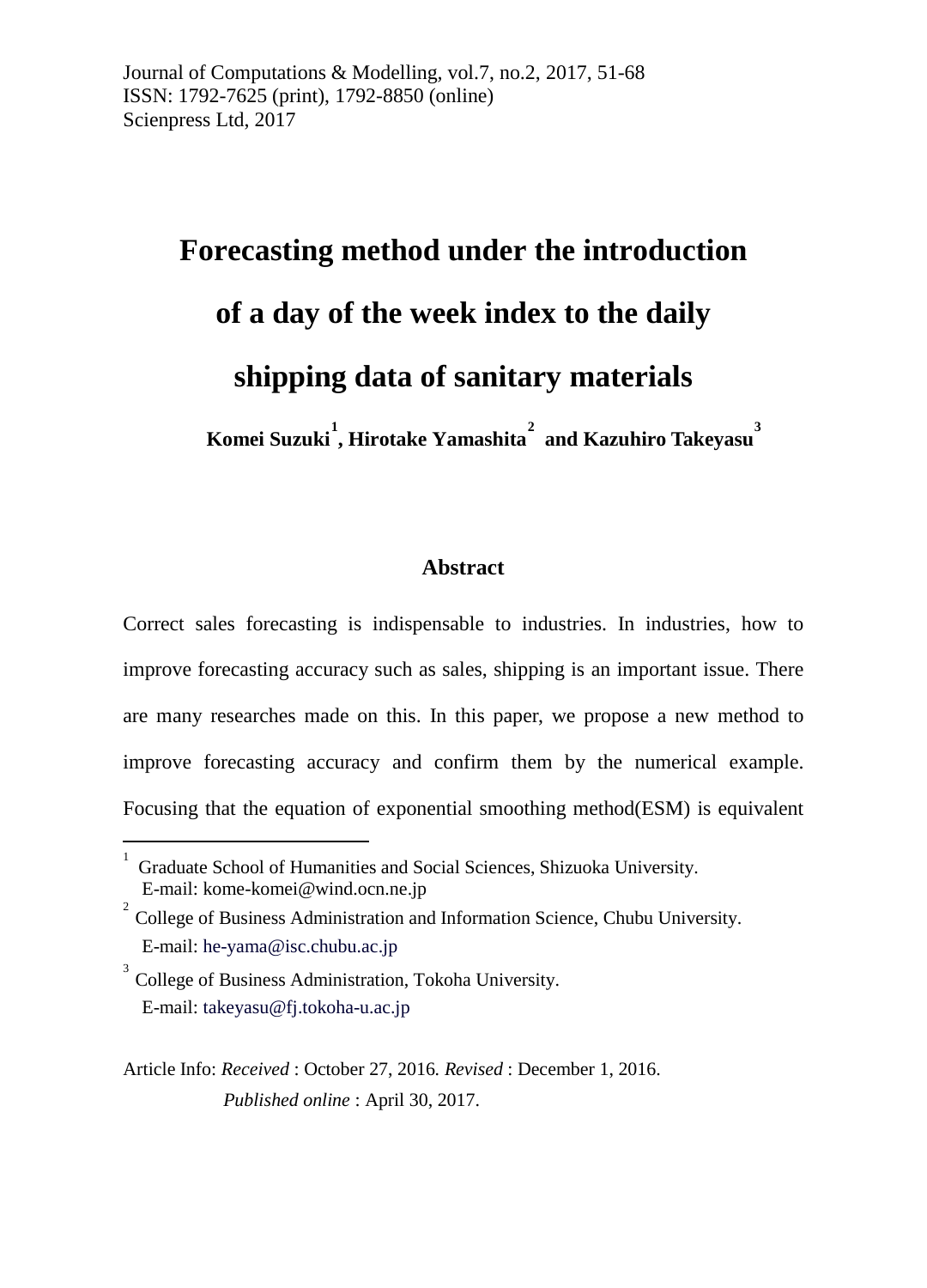to (1,1) order ARMA model equation, a new method of estimation of smoothing constant in exponential smoothing method is proposed before by us which satisfies minimum variance of forecasting error. Generally, smoothing constant is selected arbitrarily. But in this paper, we utilize above stated theoretical solution. First, we make estimation of ARMA model parameter and then estimate smoothing constants, which is the theoretical solution. Combining the trend removing method with this method, we aim to improve forecasting accuracy. Furthermore, "a day of the week index" is newly introduced for the daily data and the forecasting is executed to the manufacturer's data of sanitary materials. We have obtained good result. The effectiveness of this method should be examined in various cases.

#### **Mathematics Subject Classification:** 62J10

**Keyword:** Minimum Variance; Exponential Smoothing Method; Forecasting, Trend; Sanitary Materials

## **1 Introduction**

Correct sales forecasting is indispensable to industries. Poor sales forecasting accuracy leads to increased inventory and prolonged dwell time of product. In order to improve forecasting accuracy, we have devised trend removal methods as well as searching optimal parameters and obtained good results. We created a new method and applied it to various time series and examined the effectiveness of the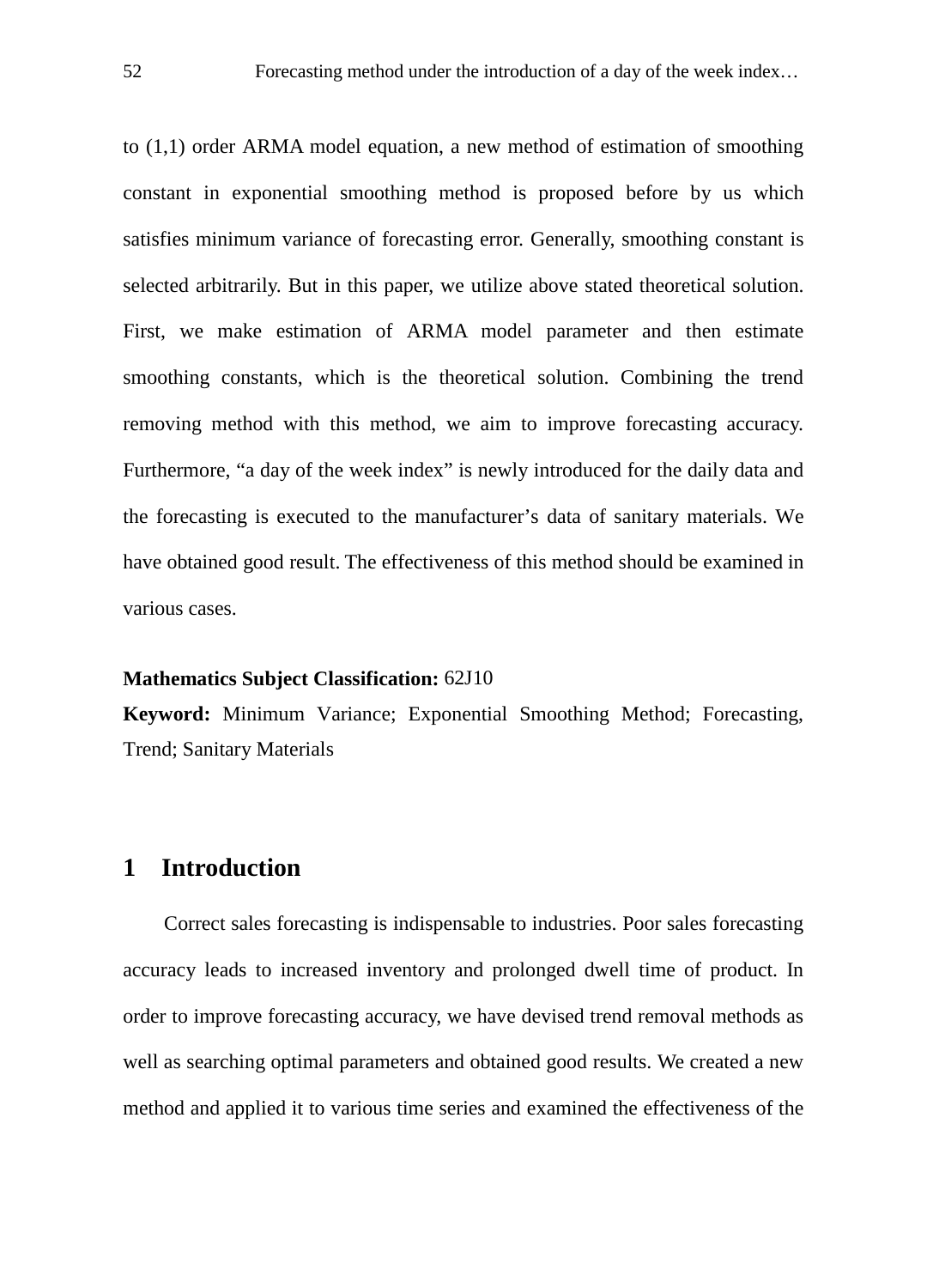method. Applied data are sales data, production data, shipping data, stock market price data, flight passenger data etc.

Many methods for time series analysis have been presented such as Autoregressive model (AR Model), Autoregressive Moving Average Model (ARMA Model) and Exponential Smoothing Method (ESM) (Box Jenkins [1]), (R.G.Brown[2]), (Tokumaru et al.[3]), (Kobayashi[4]). Among these, ESM is said to be a practical simple method.

For this method, various improving method such as adding compensating item for time lag, coping with the time series with trend (Peter [5]), utilizing Kalman Filter (Maeda [6]), Bayes Forecasting (M.West et al. [7]), adaptive ESM (Steinar [8]), exponentially weighted Moving Averages with irregular updating periods (F.R.Johnston [9]), making averages of forecasts using plural method (Spyros [10]) are presented. For example, Maeda[6] calculated smoothing constant in relationship with S/N ratio under the assumption that the observation noise was added to the system. But he had to calculate under supposed noise because he couldn't grasp observation noise. It can be said that it doesn't pursue optimum solution from the very data themselves which should be derived by those estimation. Ishii[11] pointed out that the optimal smoothing constant was the solution of infinite order equation, but he didn't show analytical solution. Based on these facts, we proposed a new method of estimation of smoothing constant in ESM before (Takeyasu et al. [12]). Focusing that the equation of ESM is equivalent to  $(1,1)$  order ARMA model equation, a new method of estimation of smoothing constant in ESM was derived.

In this paper, utilizing above stated method, a revised forecasting method is proposed. "a day of the week index (DWI)" is newly introduced for the daily data and a day of the week trend is removed. Theoretical solution of smoothing constant of ESM is calculated for both of the DWI trend removing data and the non DWI trend removing data. Then forecasting is executed to the manufacturer's data of sanitary materials. This is a revised forecasting method. Variance of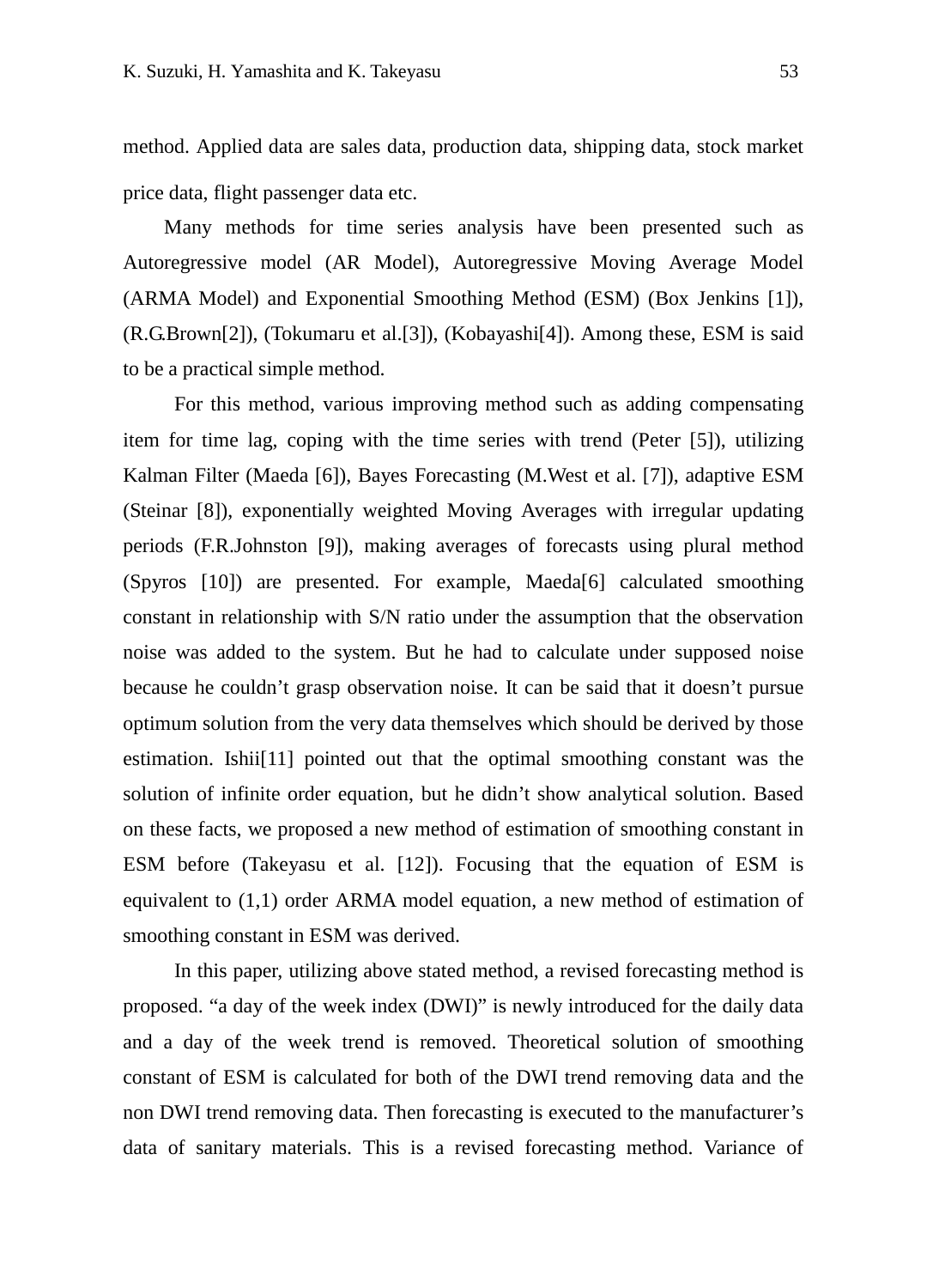forecasting error of this newly proposed method is assumed to be less than those of the previously proposed method. The rest of the paper is organized as follows. In section 2, ESM is stated by ARMA model and estimation method of smoothing constant is derived using ARMA model identification. The combination of linear and non-linear function is introduced for trend removing in section 3. "a day of the week index (DWI)" is newly introduced in section 4. Forecasting is executed in section 5, and estimation accuracy is examined.

## **2 Description of ESM using ARMA model**

In ESM, forecasting at time  $t+1$  is stated in the following equation.

$$
\hat{x}_{t+1} = \hat{x}_t + \alpha (x_t - \hat{x}_t)
$$
  
=  $\alpha x_t + (1 - \alpha)\hat{x}_t$  (1)

Here,

 $\hat{x}_{t+1}$ : forecasting at  $t+1$ 

- $x_i$ : realized value at *t*
- $\alpha$ : smoothing constant  $(0 < \alpha < 1)$
- (1) is re-stated as:

$$
\hat{x}_{t+1} = \sum_{l=0}^{\infty} \alpha (1 - \alpha)^l x_{t-l}
$$
\n(2)

By the way, we consider the following (1,1) order ARMA model.

$$
x_{t} - x_{t-1} = e_{t} - \beta e_{t-1}
$$
 (3)

Generally,  $(p, q)$  order ARMA model is stated as:

$$
x_{t} + \sum_{i=1}^{p} a_{i} x_{t-i} = e_{t} + \sum_{j=1}^{q} b_{j} e_{t-j}
$$
\n(4)

Here,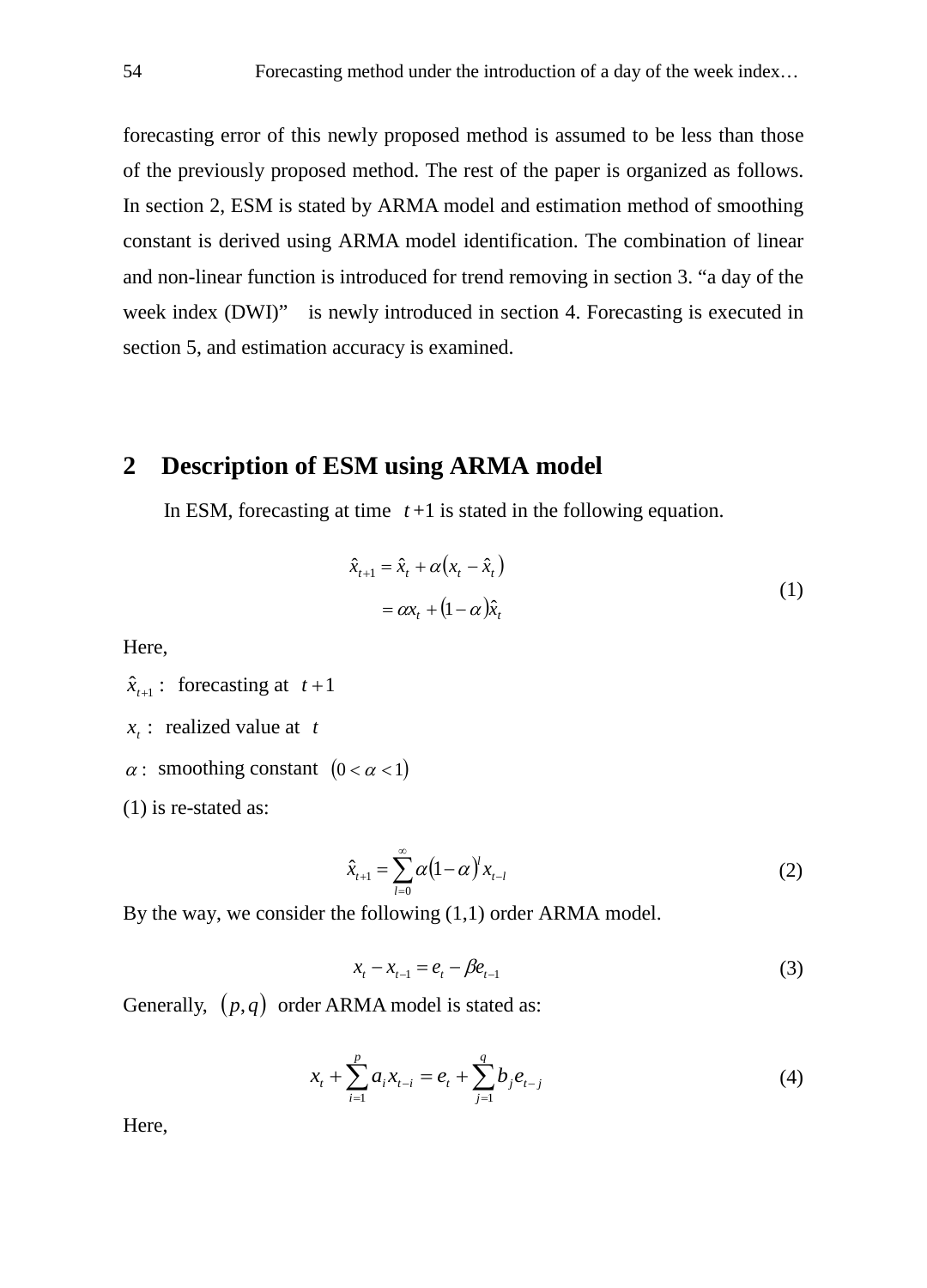${x,}$  : Sample process of Stationary Ergodic Gaussian Process  $x(t)$   $t = 1,2,\dots,N,\dots$ 

 ${e_t}$ :Gaussian White Noise with 0 mean  $\sigma_e^2$  variance

MA process in (4) is supposed to satisfy convertibility condition.

Utilizing the relation that:

$$
E[e_t|e_{t-1}, e_{t-2}, \cdots] = 0
$$

we get the following equation from (3).

$$
\hat{x}_t = x_{t-1} - \beta e_{t-1} \tag{5}
$$

Operating this scheme on  $t+1$ , we finally get:

$$
\hat{x}_{t+1} = \hat{x}_t + (1 - \beta)e_t \n= \hat{x}_t + (1 - \beta)(x_t - \hat{x}_t)
$$
\n(6)

If we set  $1-\beta = \alpha$ , the above equation is the same with (1), i.e., equation of ESM is equivalent to  $(1,1)$  order ARMA model, or is said to be  $(0,1,1)$  order ARIMA model because 1st order AR parameter is −1(Box Jenkins [1]), (Tokumaru et al.[3]).

Comparing with (3) and (4), we obtain:

$$
\begin{cases} a_1 = -1 \\ b_1 = -\beta \end{cases}
$$

From (1), (6),

$$
\alpha = 1 - \beta
$$

Therefore, we get:

$$
\begin{cases}\n a_1 = -1 \\
b_1 = -\beta = \alpha - 1\n\end{cases}
$$
\n(7)

From above, we can get estimation of smoothing constant after we identify the parameter of MA part of ARMA model. But, generally MA part of ARMA model become non-linear equations which are described below.

Let  $(4)$  be: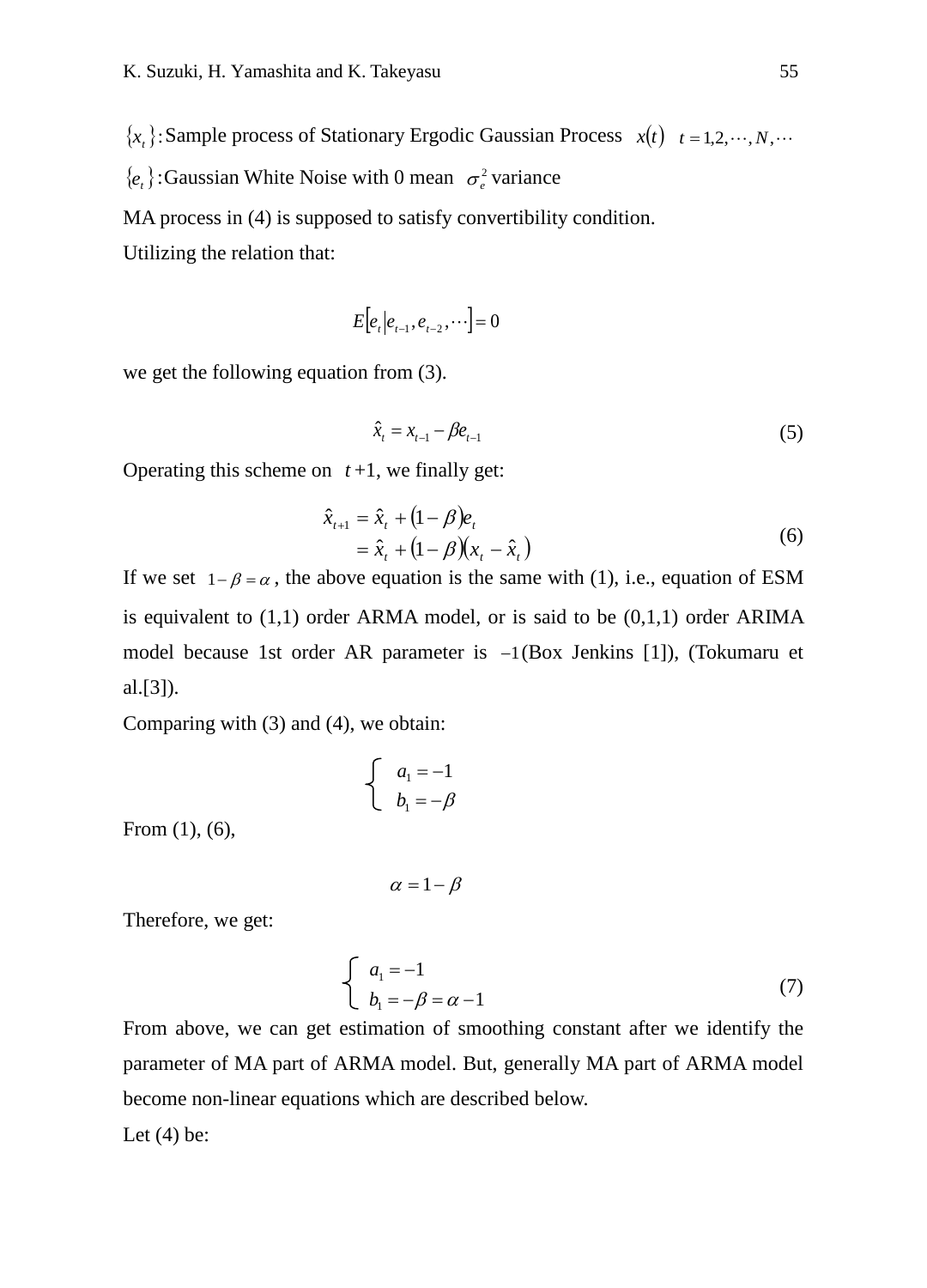$$
\widetilde{x}_t = x_t + \sum_{i=1}^p a_i x_{t-i} \tag{8}
$$

$$
\widetilde{x}_t = e_t + \sum_{j=1}^q b_j e_{t-j} \tag{9}
$$

We express the autocorrelation function of  $\tilde{x}_t$  as  $\tilde{r}_k$  and from (8), (9), we get the following non-linear equations which are well known<sup>[3]</sup>.

$$
\widetilde{r}_{k} = \sigma_{e}^{2} \sum_{j=0}^{q-k} b_{j} b_{k+j} \qquad (k \leq q)
$$
\n
$$
0 \qquad (k \geq q+1)
$$
\n
$$
\widetilde{r}_{0} = \sigma_{e}^{2} \sum_{j=0}^{q} b_{j}^{2} \qquad (10)
$$

For these equations, recursive algorithm has been developed. In this paper, parameter to be estimated is only  $b_1$ , so it can be solved in the following way. From (3) (4) (7) (10), we get:

$$
q = 1\n a1 = -1\n b1 = -\beta = \alpha - 1\n \tilde{r}0 = (1 + b12)\sigmae2\n \tilde{r}1 = b1\sigmae2
$$
\n(11)

If we set:

$$
\rho_k = \frac{\tilde{r}_k}{\tilde{r}_0} \tag{12}
$$

the following equation is derived.

$$
\rho_1 = \frac{b_1}{1 + b_1^2} \tag{13}
$$

We can get  $b_1$  as follows.

$$
b_1 = \frac{1 \pm \sqrt{1 - 4\rho_1^2}}{2\rho_1} \tag{14}
$$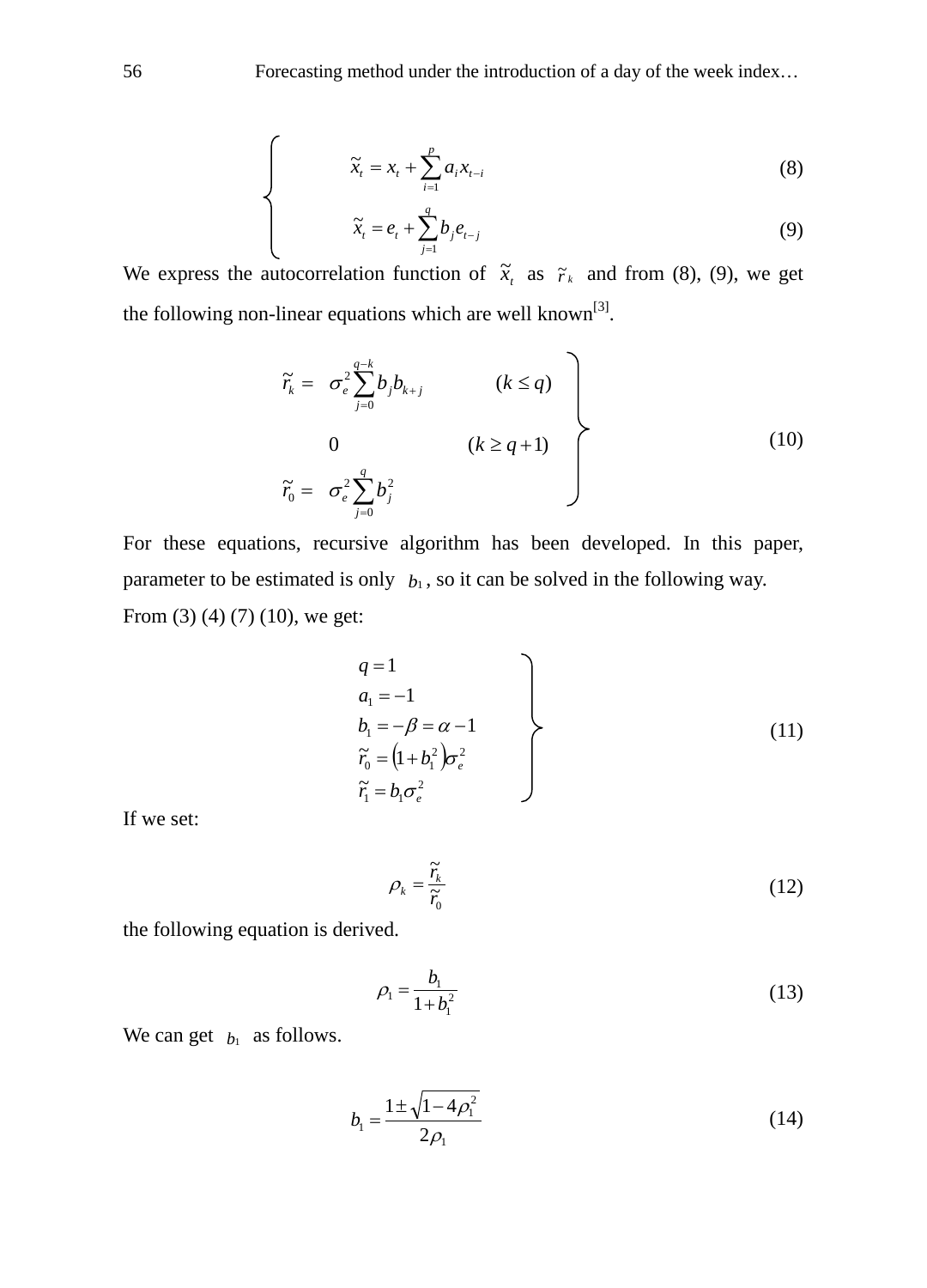In order to have real roots,  $\rho_1$  must satisfy:

$$
|\rho_1| \le \frac{1}{2} \tag{15}
$$

From invertibility condition,  $b_1$  must satisfy:

$$
|b_1| < 1
$$

From (13), using the next relation,

$$
(1-b_1)^2 \ge 0
$$
  

$$
(1+b_1)^2 \ge 0
$$

(15) always holds. As

$$
\alpha=b_{\scriptscriptstyle 1}+1
$$

 $b_1$  is within the range of:

$$
-1 < b_1 < 0
$$

Finally we get:

$$
b_1 = \frac{1 - \sqrt{1 - 4\rho_1^2}}{2\rho_1}
$$
  
\n
$$
\alpha = \frac{1 + 2\rho_1 - \sqrt{1 - 4\rho_1^2}}{2\rho_1}
$$
\n(16)

which satisfy above condition. Thus we can obtain a theoretical solution by a simple way. Here  $\rho_1$  must satisfy:

$$
-\frac{1}{2} < \rho_1 < 0 \tag{17}
$$

in order to satisfy  $0 < \alpha < 1$ .

Focusing on the idea that the equation of ESM is equivalent to (1,1) order ARMA model equation, we can estimate smoothing constant after estimating ARMA model parameter.

It can be estimated only by calculating 0th and 1st order autocorrelation function.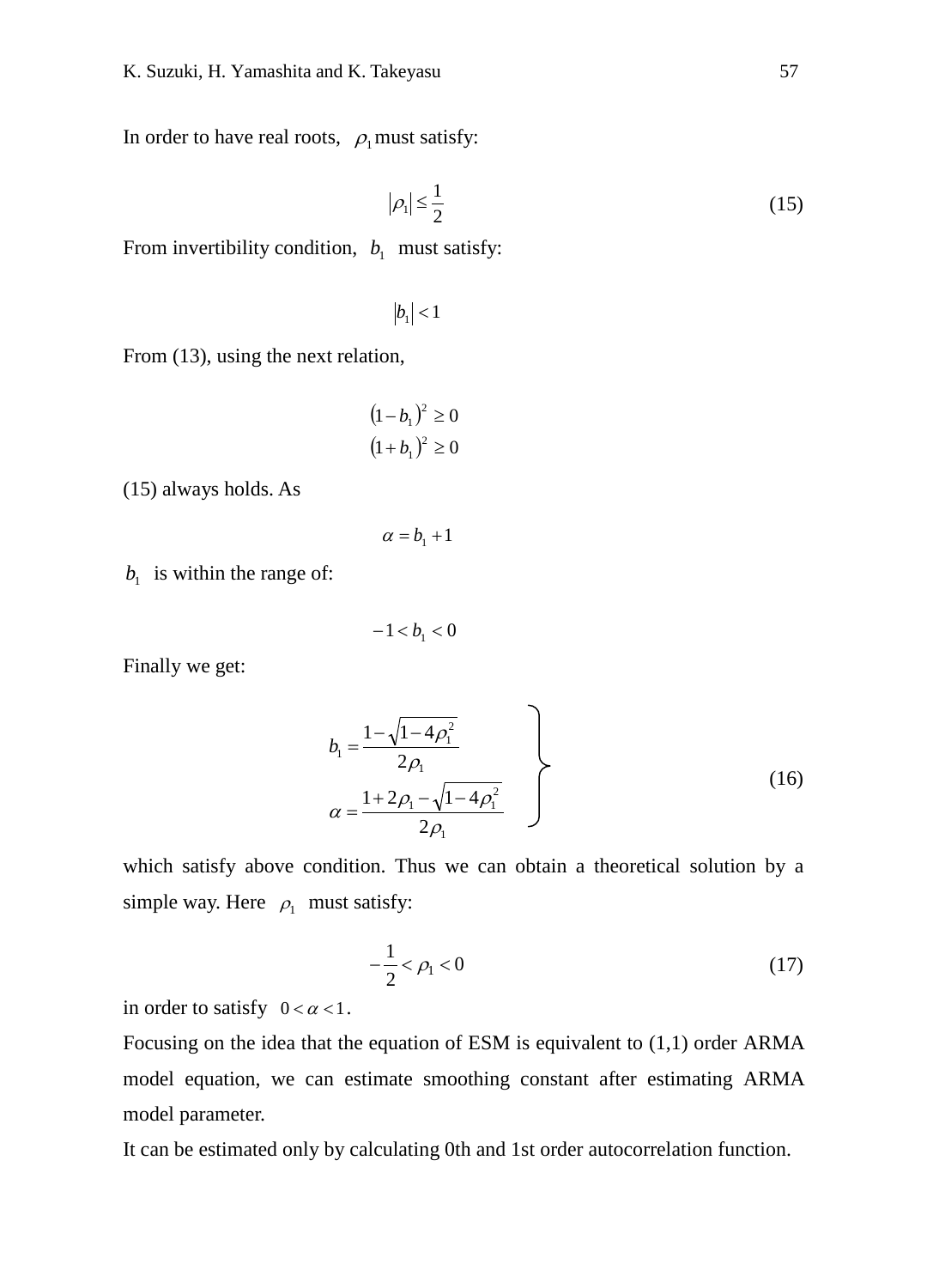## **3 Trend removal method**

As trend removal method, we describe the combination of linear and non-linear function.

[1] Linear function We set:

$$
y = a_1 x + b_1 \tag{18}
$$

as a linear function.

[2] Non-linear function

We set:

$$
y = a_2 x^2 + b_2 x + c_2 \tag{19}
$$

$$
y = a_3 x^3 + b_3 x^2 + c_3 x + d_3 \tag{20}
$$

as a  $2<sup>nd</sup>$  and a  $3<sup>rd</sup>$  order non-linear function. [3] The combination of linear and non-linear function We set:

$$
y = \alpha_1 (a_1 x + b_1) + \alpha_2 (a_2 x^2 + b_2 x + c_2)
$$
  
+  $\alpha_3 (a_3 x^3 + b_3 x^2 + c_3 x + d_3)$  (21)

$$
0 \leq \alpha_1 \leq 1, \quad 0 \leq \alpha_2 \leq 1, \quad 0 \leq \alpha_3 \leq 1
$$
  
\n
$$
\alpha_1 + \alpha_2 + \alpha_3 = 1
$$
\n(22)

as the combination of linear and  $2<sup>nd</sup>$  order non-linear and  $3<sup>rd</sup>$  order non-linear function. Trend is removed by dividing the data by (21).

## **4 A day of the week index**

"a day of the week index (DWI)" is newly introduced for the daily data of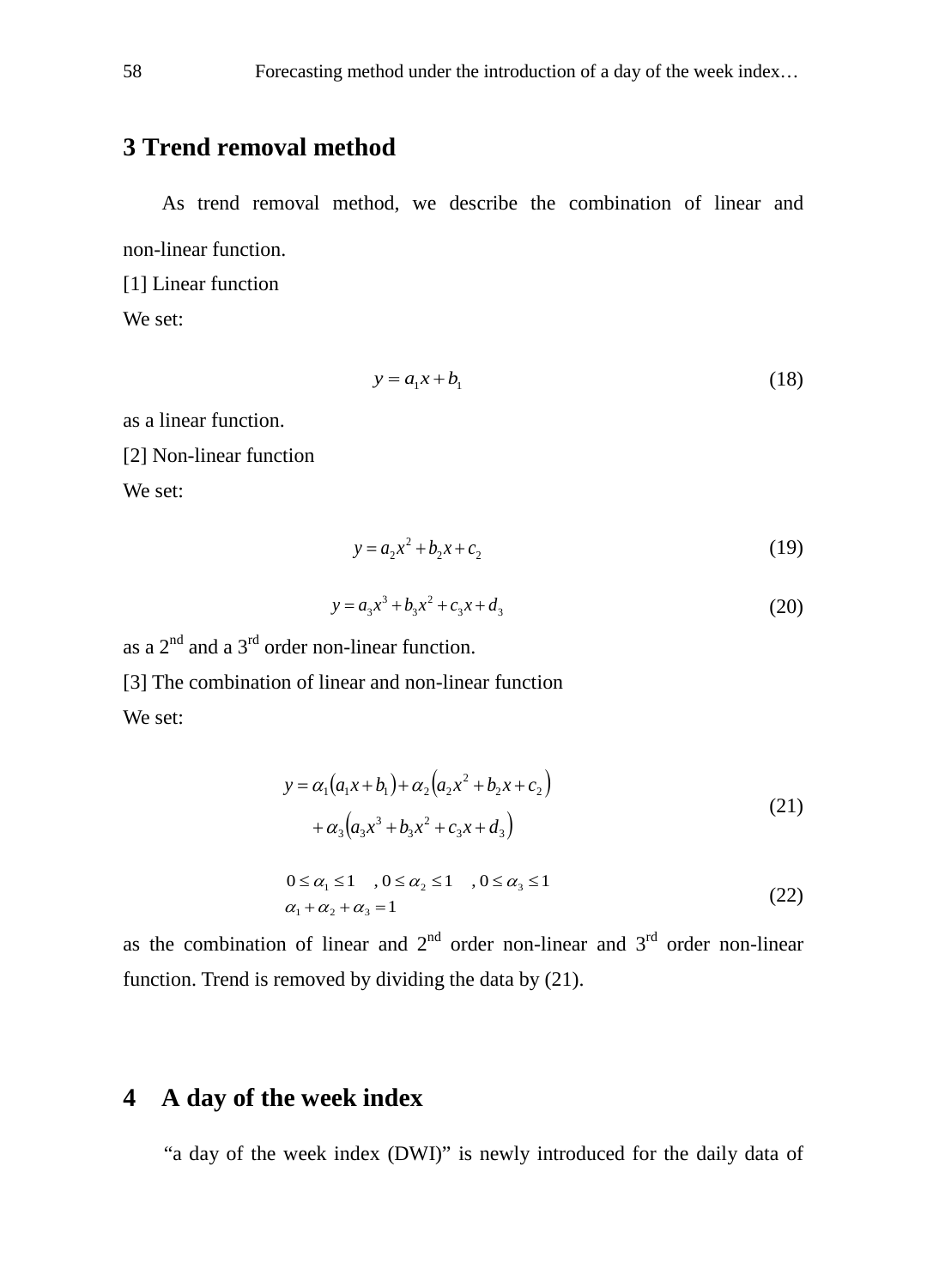sanitary materials. The forecasting accuracy would be improved after we identify the "a day of the week index" and utilize them. This time in this paper, the data we handle consist by Monday through Sunday, we calculate  $DWI_i$  ( $j = 1, \dots, 7$ ) for Monday through Sunday.

For example, if there is the daily data of *L* weeks as stated bellow:

$$
\left\{x_{ij}\right\} \left(i=1,\cdots,L\right) \left(j=1,\cdots,7\right)
$$

where  $x_{ij} \in R$  in which *L* means the number of weeks (Here  $L = 10$ ), *i* means the order of weeks (*i* -th week), *j* means the order in a week ( *j* -th order in a week; for example  $j = 1$ : Monday,  $j = 7$ : Sunday) and  $x_{ij}$  is Daily shipping data of sanitary materials. Then, *DWI <sup>j</sup>* is calculated as follows.

$$
DWI_j = \frac{\frac{1}{L} \sum_{i=1}^{L} x_{ij}}{\frac{1}{L} \cdot \frac{1}{\gamma} \sum_{i=1}^{L} \sum_{j=1}^{7} x_{ij}}
$$
(23)

DWI trend removal is executed by dividing the data by (23). Numerical examples both of DWI removal case and non-removal case are discussed in Section 5.

## **5 Forecasting the sanitary materials data**

#### **5.1 Analysis Procedure**

The shipping data of 2 cases from January 31, 2012 to April 2, 2012 are analyzed. First of all, graphical charts of these time series data are exhibited in Figure 5-1 to 5-2.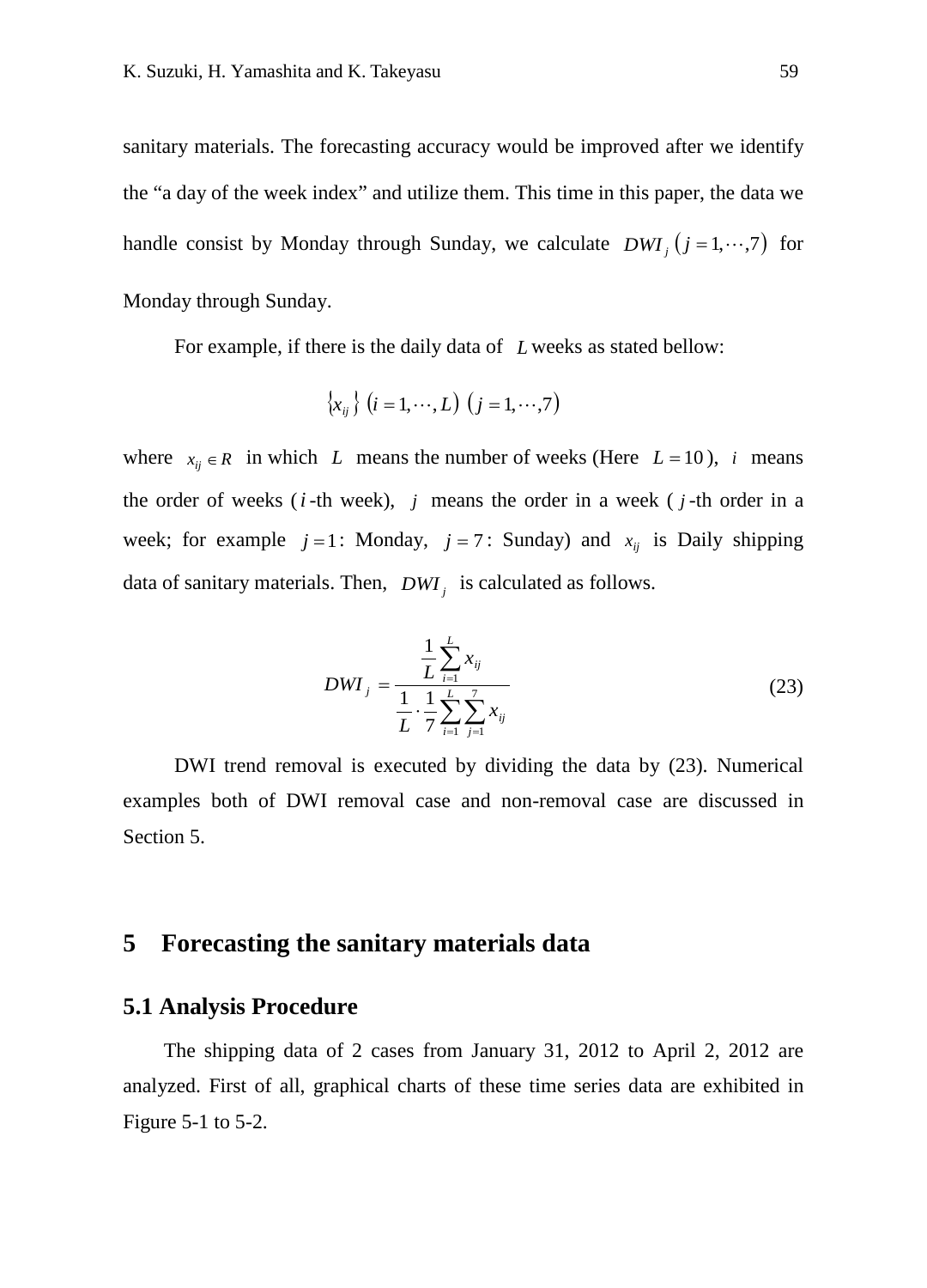

Figure 5-1: Daily Shipping Data of Product A



Figure 5-2: Daily Shipping Data of Product B

Analysis procedure is as follows. There are 68 daily data for each case. We use 49 data(1 to 49) and remove trend by the method stated in Section 3. Then we calculate a day of the week index (DWI) by the method stated in Section 4. After removing DWI trend, the method stated in Section 2 is applied and Exponential Smoothing Constant with minimum variance of forecasting error is estimated.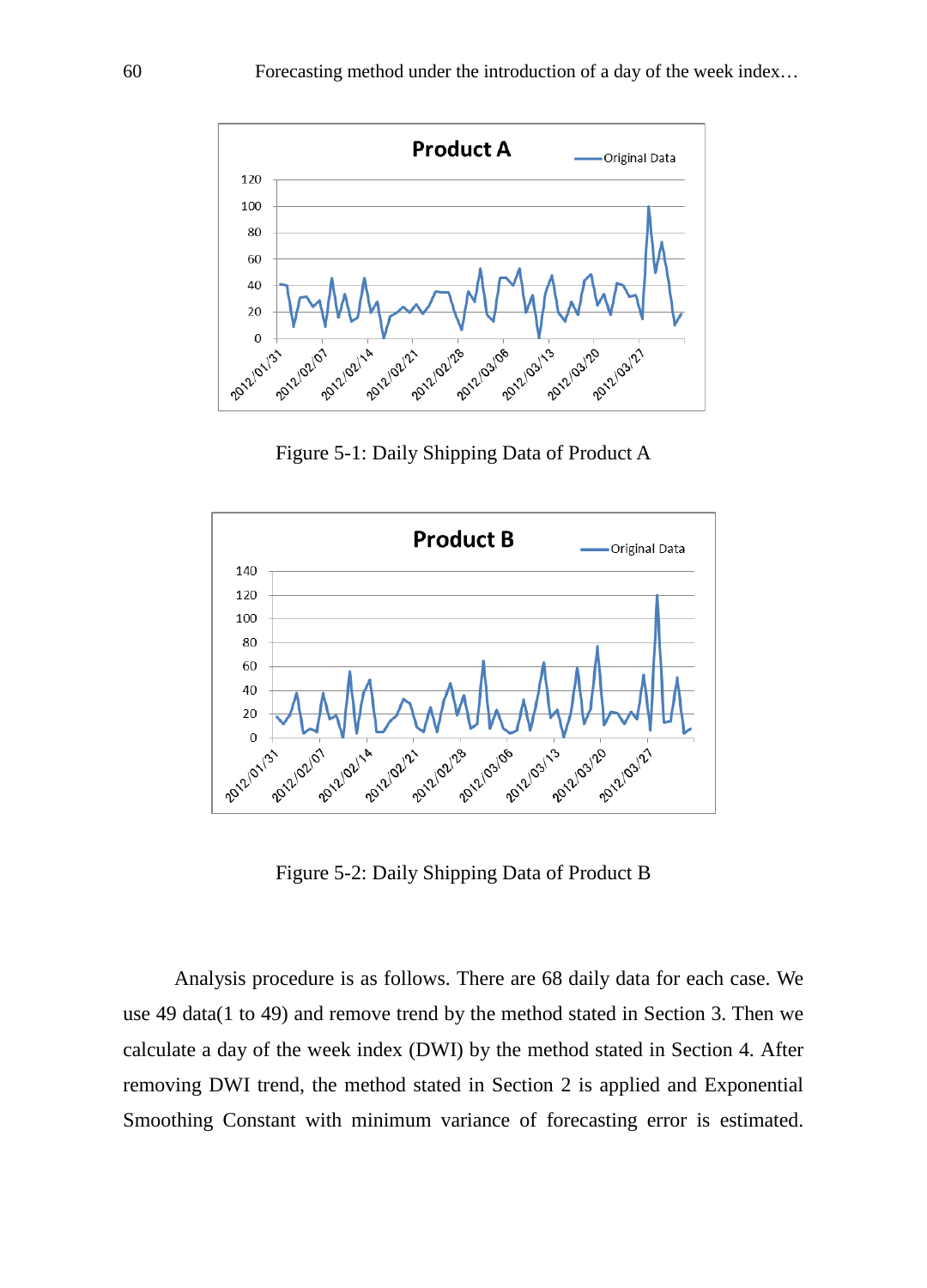Then 1 step forecast is executed. Thus, data is shifted to 2nd to 50th and the forecast for 51st data is executed consecutively, which finally reaches forecast of 63rd data. To examine the accuracy of forecasting, variance of forecasting error is calculated for the data of 50th to 63rd data. Final forecasting data is obtained by multiplying DWI and trend.

Forecasting error is expressed as:

$$
\varepsilon_i = \hat{x}_i - x_i \tag{24}
$$

$$
\bar{\varepsilon} = \frac{1}{N} \sum_{i=1}^{N} \varepsilon_i
$$
 (25)

Variance of forecasting error is calculated by:

$$
\sigma_{\varepsilon}^{2} = \frac{1}{N-1} \sum_{i=1}^{N} \left( \varepsilon_{i} - \overline{\varepsilon} \right)^{2}
$$
 (26)

In this paper, we examine the two cases stated in Table 5-1.

Table 5-1: The combination of the case of trend removal and DWI trend removal

| Case  | <b>Trend</b> | <b>DWI</b> trend |
|-------|--------------|------------------|
| Case1 | Removal      | Removal          |
| Case2 | Removal      | Non removal      |

#### **5.2 Trend Removing**

Trend is removed by dividing original data by (21). Here, the weight of  $\alpha_1$  and  $\alpha_2$  are shifted by 0.01 increment in (21) which satisfy the equation (22). The best solution is selected which minimizes the variance of forecasting error. Estimation results of coefficient of (18), (19) and (20) are exhibited in Table 5-2.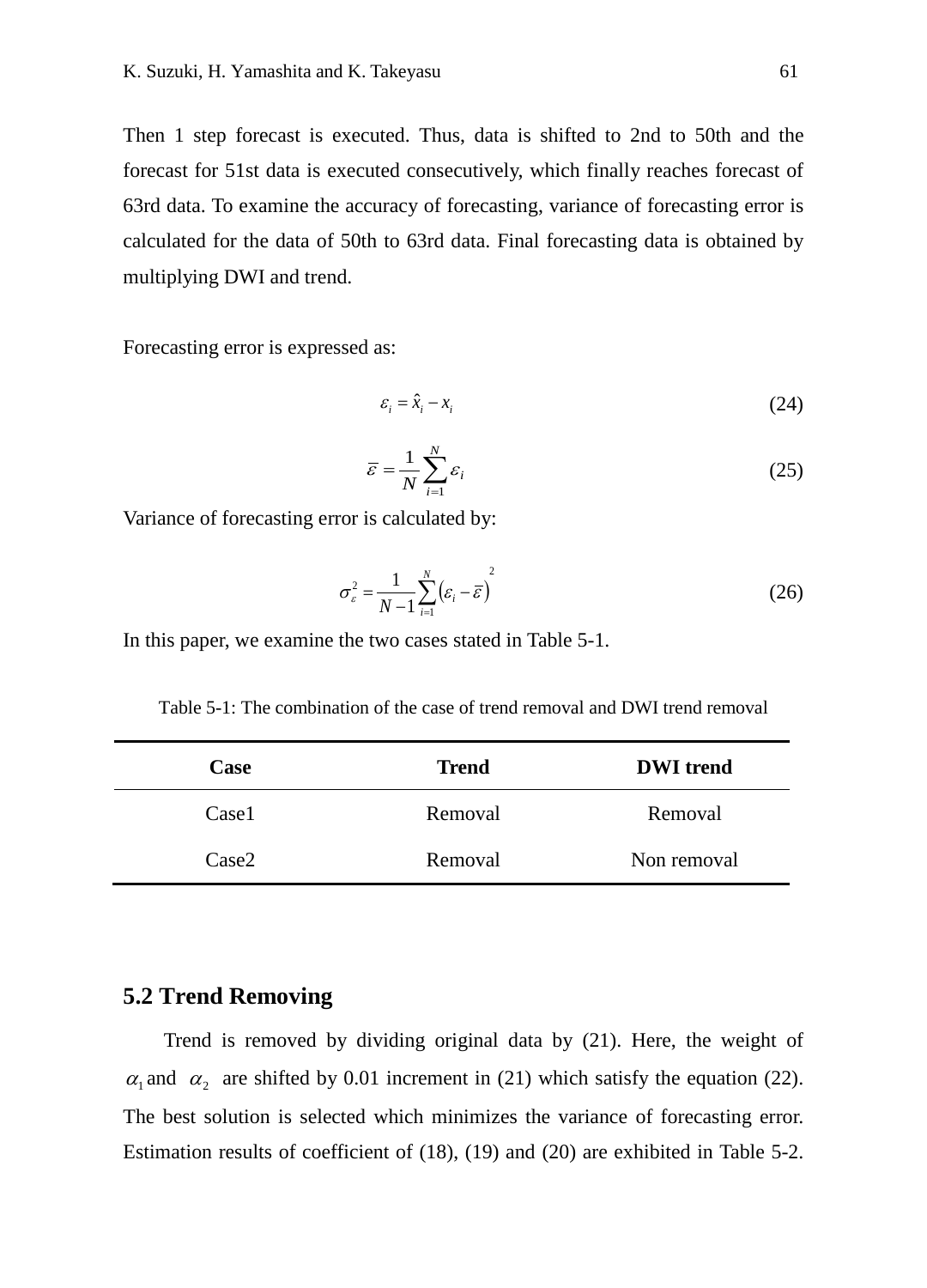Data are fitted to (18), (19) and (20), and using the least square method, parameters of (18), (19) and (20) are estimated. Estimation results of weights of (21) are exhibited in Table 5-3. The weighting parameters are selected so as to minimize the variance of forecasting error.

|              | 1 <sup>st</sup> |                                                    |         | $2^{nd}$ |                |         | $3^{\rm rd}$ |            |  |
|--------------|-----------------|----------------------------------------------------|---------|----------|----------------|---------|--------------|------------|--|
|              | $a_{1}$         | b <sub>1</sub>                                     | $a_{2}$ | $b_{2}$  | c <sub>2</sub> | $a_{3}$ | $b_{3}$      | $c_{3}$    |  |
| Product<br>A |                 | 0.15 23.95 0.01 -0.42 28.80 -0.00 0.09 -1.97 35.57 |         |          |                |         |              |            |  |
| Product<br>B |                 | $0.27$ 15.85 $0.01$ $-0.35$ 21.15 $0.00$ $-0.10$   |         |          |                |         |              | 1.93 11.16 |  |

Table 5-2: Coefficient of (18),(19) and (20)

|           | Case  | $\alpha_{1}$ | $\alpha_{2}$ | $\alpha_{3}$ |
|-----------|-------|--------------|--------------|--------------|
| Product A | Case1 | 0.41         | 0.59         | (0.00)       |
|           | Case2 | 1.00         | 0.00         | 0.00         |
| Product B | Case1 | 1.00         | 0.00         | 0.00         |
|           | Case2 | 1.00         | 0.00         | ( ) ( ) ( )  |

As a result, we can observe the following two patterns.

①Selected liner model:

Product A Case2, Product B Case1, Product B Case2

②Selected 2nd order model:

Product A Case1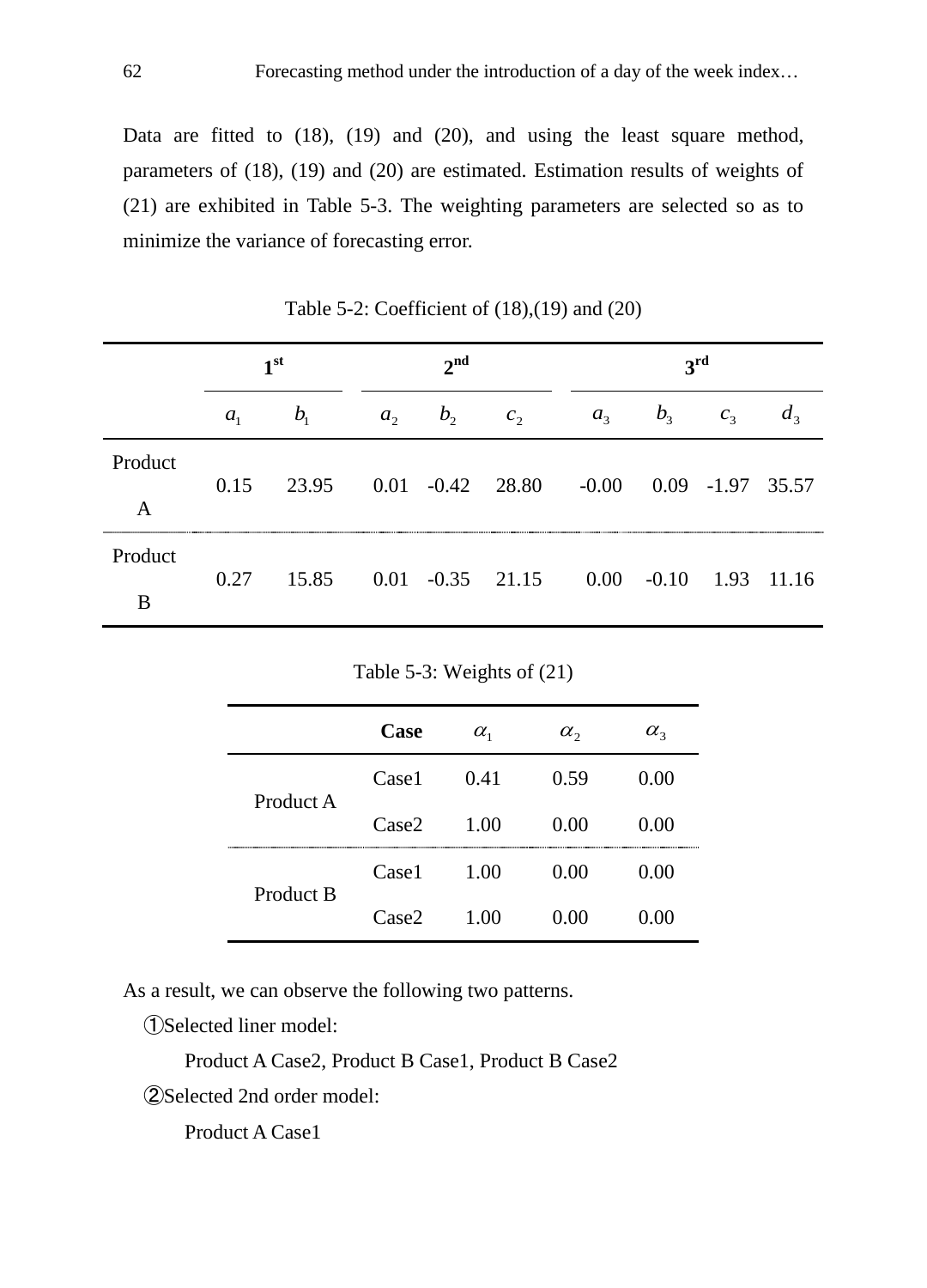Graphical charts of trend are exhibited in Figure 5-3 to 5-4.



Figure 5-3: Daily Shipping Data of Product A



Figure 5-4: Daily Shipping Data of Product B

## **5.3 Removing Trend by DWI**

After removing trend, a day of the week index is calculated by the method stated in 4. Calculation result for 1st to 49th data is exhibited in Table 5-4.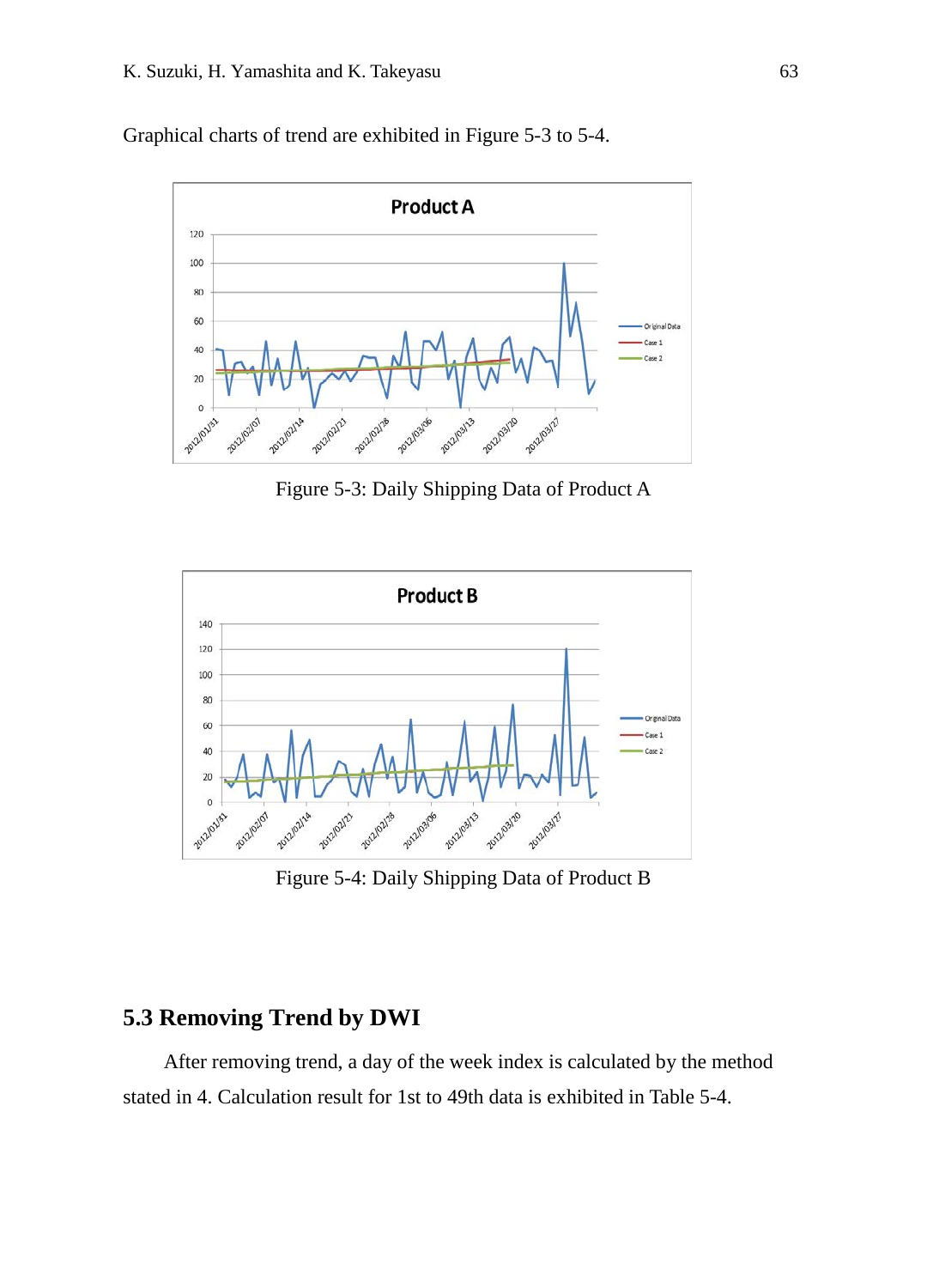|              |       | a day of the week index |       |       |                 |       |       |       |
|--------------|-------|-------------------------|-------|-------|-----------------|-------|-------|-------|
|              | Case  | Thu.                    | Fri.  | Sat.  | Sun.            | Mon.  | Tue.  | Wed.  |
| Product<br>A | Case1 | 1.010                   | 1.209 |       | $0.736$ $1.142$ | 0.875 | 0.797 | 1.230 |
| Product<br>B | Case1 | 1.231                   | 0.382 | 0.863 | 1.154           | 1.049 | 1.196 | 1.125 |

Table 5-4: a day of the week index

## **5.4 Estimation of Smoothing Constant with Minimum Variance of**

## **Forecasting Error**

After removing DWI trend, Smoothing Constant with minimum variance of forecasting error is estimated utilizing (16). There are cases that we cannot obtain a theoretical solution because they do not satisfy the condition of (17). In those cases, Smoothing Constant with minimum variance of forecasting error is derived by shifting variable from 0.01 to 0.99 with 0.01 interval. Calculation result for 1st to 49th data is exhibited in Table 5-5.

|  | Table 5-5: Estimated Smoothing Constant with Minimum Variance |
|--|---------------------------------------------------------------|
|--|---------------------------------------------------------------|

|               | Case  | $P_1$     | α    |
|---------------|-------|-----------|------|
| Product A     | Case1 | $-0.4703$ | 0.30 |
|               | Case2 | $-0.0832$ | 0.92 |
| <br>Product B | Case1 | $-0.1432$ | 0.85 |
|               | Case2 | $-0.2008$ | 0.79 |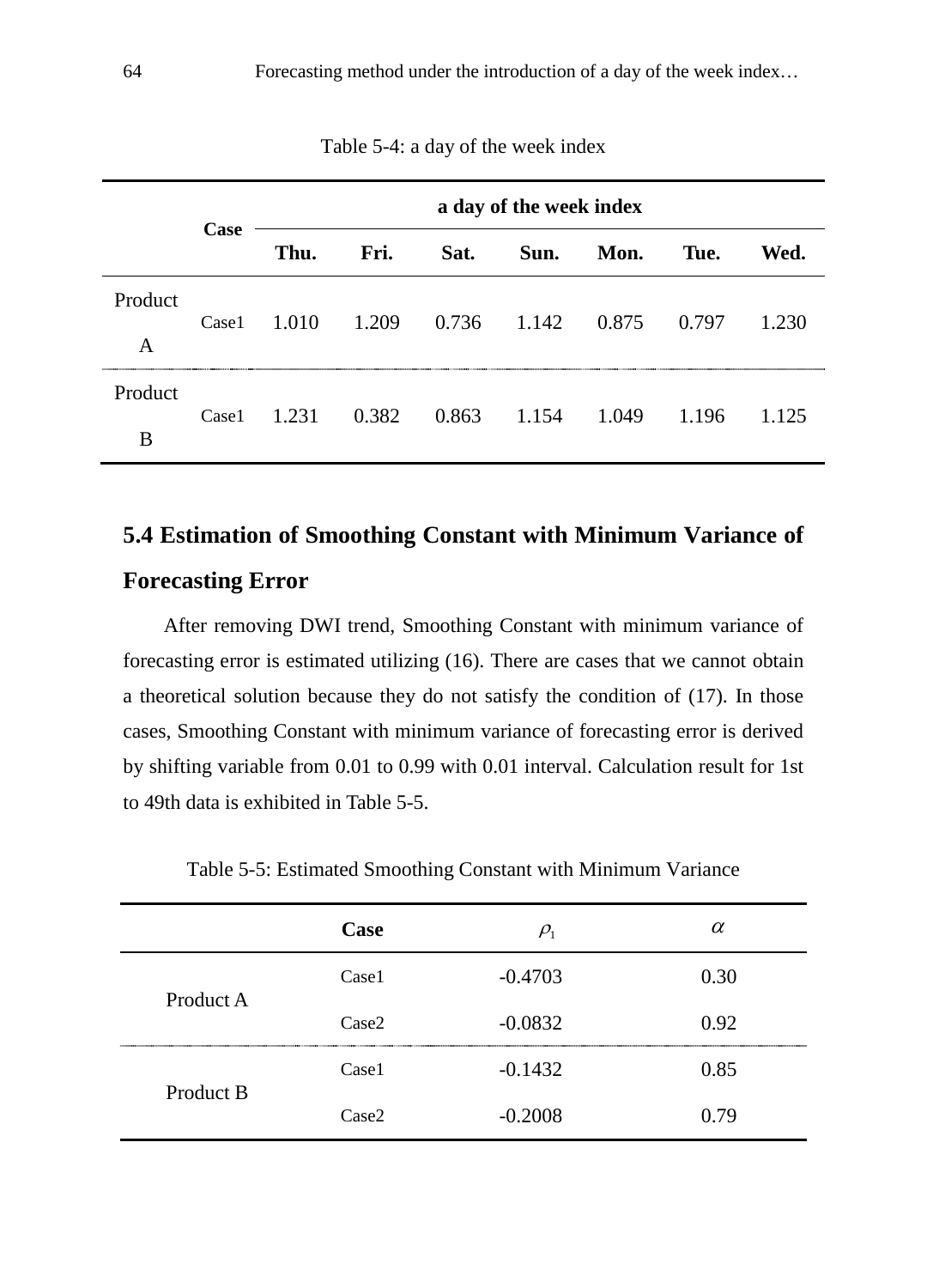#### **5.5 Forecasting and Variance of Forecasting Error**

Utilizing smoothing constant estimated in the previous section, forecasting is executed for the data of 50th to 63rd data. Final forecasting data is obtained by multiplying DWI and trend. Variance of forecasting error is calculated by (26).

Forecasting results are exhibited in Figure 5-5 to 5-6.



Figure 5-5: Forecasting Results of Product 18



Figure 5-6: Forecasting Results of Product B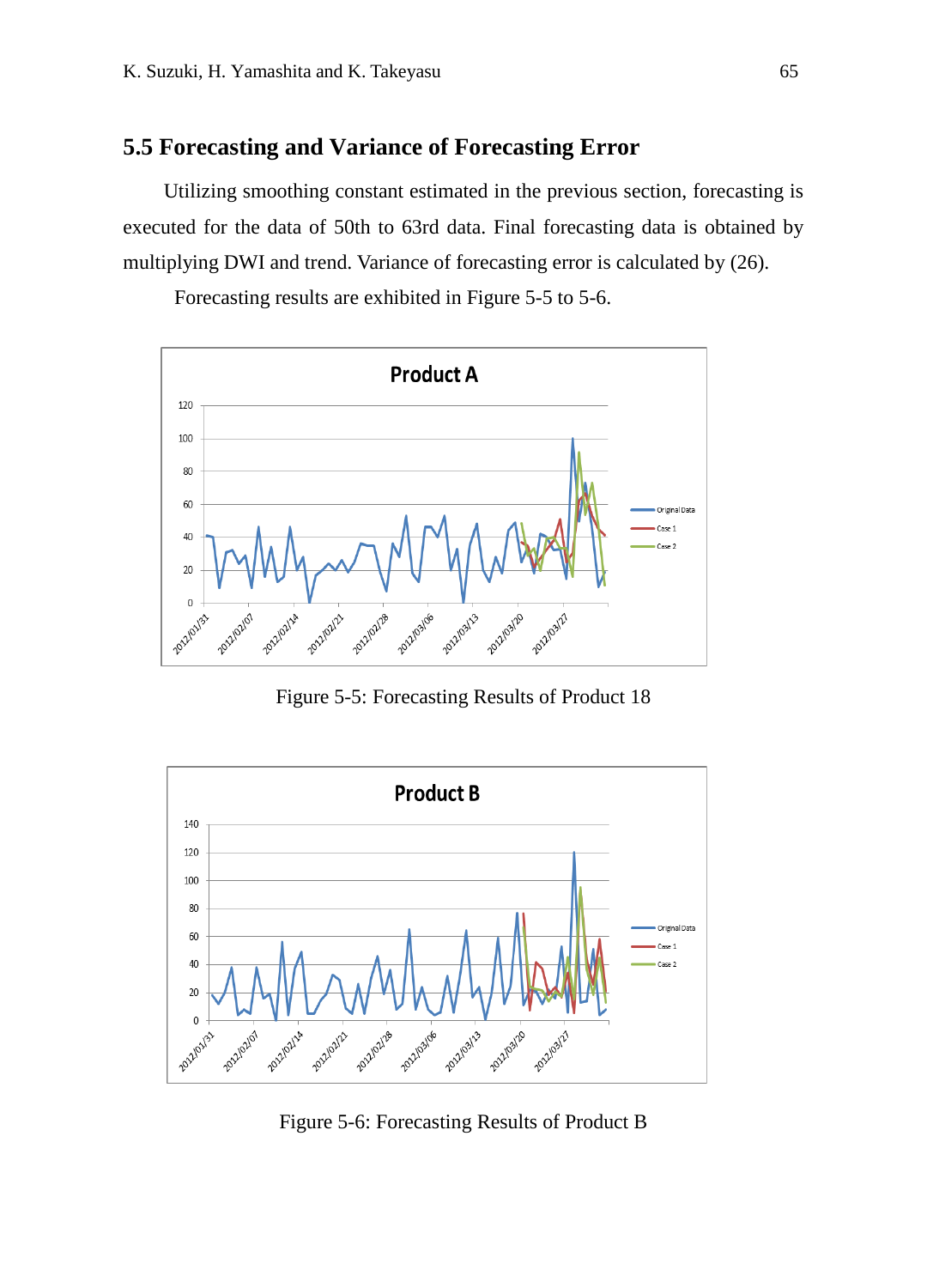Variance of forecasting error is exhibited in Table 5-6.

|                 |                   | <b>Case</b> Variance of Forecasting Error |   |
|-----------------|-------------------|-------------------------------------------|---|
| Product A Case1 |                   | $309 *$                                   |   |
|                 | Case <sub>2</sub> | 378                                       |   |
| Product B Case1 |                   | 981.                                      | * |
|                 | Case <sub>2</sub> |                                           |   |

Table 5-6: Variance of Forecasting Error

## **6 Conclusions**

Correct sales forecasting is indispensable to industries. Focusing on the idea that the equation of exponential smoothing method(ESM) was equivalent to  $(1,1)$ order ARMA model equation, a new method of estimation of smoothing constant in exponential smoothing method was proposed before by us which satisfied minimum variance of forecasting error. Generally, smoothing constant was selected arbitrarily. But in this paper, we utilized above stated theoretical solution. First, we made estimation of ARMA model parameter and then estimated smoothing constants, which was the theoretical solution.

Furthermore, combining the trend removal method with this method, we aimed to increase forecasting accuracy. An approach to this method was executed in the following method. Trend removal by a linear function was applied to the daily shipping data of sanitary materials. The combination of linear and non-linear function was also introduced in trend removing. "a day of the week index (DWI)" is newly introduced for the daily data and a day of the week trend is removed. Theoretical solution of smoothing constant of ESM was calculated for both of the DWI trend removing data and the non DWI trend removing data. Then forecasting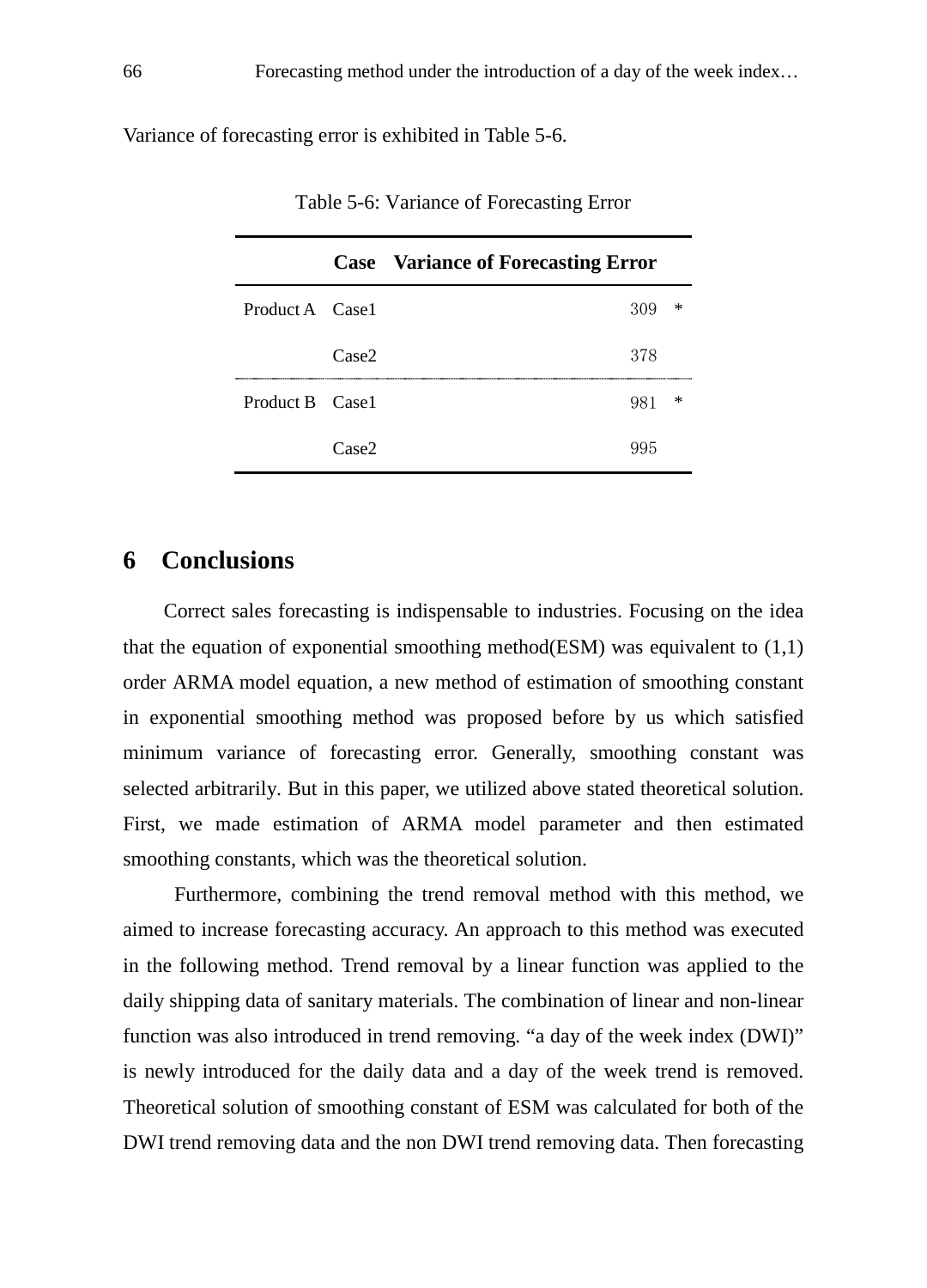was executed on these data.

Regarding both data, the forecasting accuracy of case1 (DWI is imbedded) was better than those of case 2 (DWI is not imbedded). It can be said that the introduction of DWI has worked well. It is our future works to ascertain our newly proposed method in many other cases. The effectiveness of this method should be examined in various cases.

In the end, we appreciate Mr. Norio Funato for his helpful support of our study.

## **References**

- [1] Box Jenkins, *Time Series Analysis*, Third Edition, Prentice Hall, 1994.
- [2] R.G. Brown, Smoothing, *Forecasting and Prediction of Discrete – Time Series*, Prentice Hall, 1963.
- [3] Hidekatsu Tokumaru et al., *Analysis and Measurement –Theory and Application of Random data Handling*, Baifukan Publishing, 1982.
- [4] Kengo Kobayashi, *Sales Forecasting for Budgeting*, Chuokeizai-Sha Publishing, 1992.
- [5] Peter R.Winters, Forecasting Sales by Exponentially Weighted Moving Averages, *Management Science*, **6**(3), (1984), 324-343.
- [6] Katsuro Maeda, Smoothing Constant of Exponential Smoothing Method, *Seikei University Report Faculty of Engineering*, **38**, (1984), 2477-2484.
- [7] M. West and P.J. Harrison, *Baysian Forecasting and Dynamic Models*, Springer-Verlag, New York, 1989.
- [8] Steinar Ekern, Adaptive Exponential Smoothing Revisited, *Journal of the Operational Research Society*, **32**, (1982), 775-782.
- [9] F.R. Johnston, Exponentially Weighted Moving Average (EWMA) with Irregular Updating Periods, *Journal of the Operational Research Society*, **44**(7), (1993), 711-716.